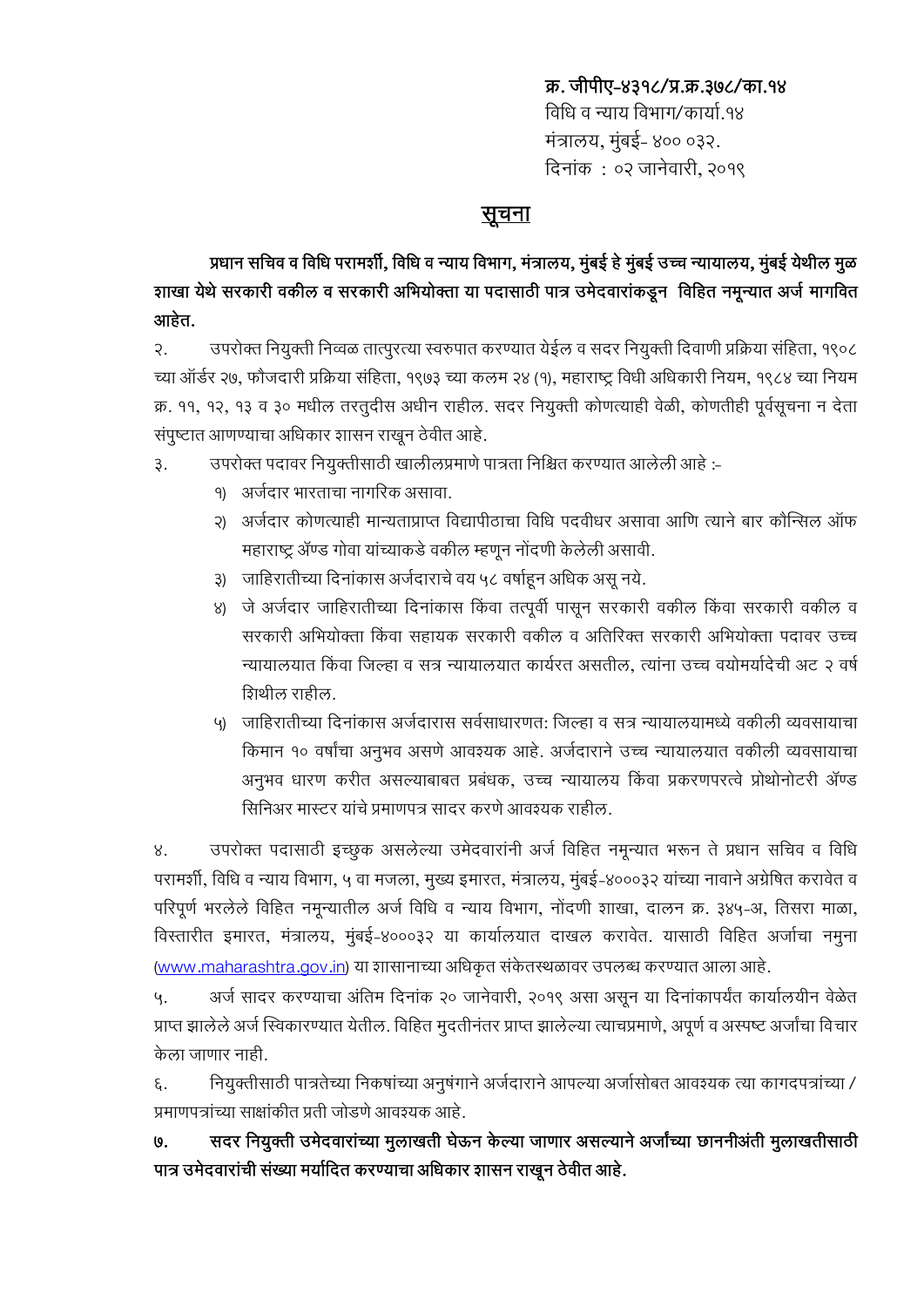८. व्यानियक्तीसाठी कोणत्याही उमेदवराने कोणत्याही प्रकारे दबाव आणण्याचा प्रयत्न केल्यास उमेदवारास अपात्र  $\epsilon$ ठरविले जाईल.

> Sanjeev R Keluskar

Digitally signed by Sanjeev R Keluskar DN: CN = Sanjeev R Keluskar, C = IN, S = Maharashtra, O = Government Of Maharashtra, OU = Law and Judiciary Department Date: 2019.01.03 12:59:41 +05'30'

(संजीव केळूसकर) अवर सचिव, महाराष्ट्र शासन

# सहपत्र- अर्जाचा विहित नमुना

प्रत उपरोक्त सूचना कार्यालयाच्या सूचना फलकावर लावण्याच्या विनंतीसह:-

महाप्रबंधक, मुंबई उच्च न्यायालय, मुंबई प्रबंधक, महाराष्ट्र प्रशासकीय न्यायाधिकरण, मुंबई प्रबंधक, नगर दिवाणी व सत्र न्यायालय, मुंबई प्रबंधक, लघुवाद न्यायालय, मुंबई प्रबंधक, मुख्य महानगर दंडाधिकारी यांचे न्यायालय, मुंबई प्रबंधक, औद्योगिक न्यायालय, मुंबई प्रबंधक, कुटूंब न्यायालय, मुंबई सरकारी वकील, अपील शाखा, उच्च न्यायालय, मुंबई सरकारी वकील, अपील शाखा (रिट सेल), उच्च न्यायालय, मुंबई सरकारी वकील, मूळ शाखा, उच्च न्यायालय, मुंबई सचिव, बार कौन्सिल ऑफ महाराष्ट्र ॲण्ड गोवा सचिव, बार असोसिएशन, उच्च न्यायालय, मुंबई सचिव, बार असोसिएशन, नगर दिवाणी व सत्र न्यायालय, मुंबई सचिव, बार असोसिएशन, लघुवाद न्यायालय, मुंबई सचिव, बार असोसिएशन, मुख्य महानगर दंडाधिकारी यांचे न्यायालय, मुंबई सचिव, बार असोसिएशन, सर्व महानगर दंडाधिकारी यांची न्यायालये, मुंबई सचिव, बार असोसिएशन, औद्योगिक न्यायालय, मुंबई कार्यासन अधिकारी (का.७), विधि व न्याय विभाग, मंत्रालय, मुंबई यांना सदर सूचना विभागाच्या अधिकृत संकेतस्थळावर प्रसिद्ध करण्याच्या विनंतीसह कार्यासन अधिकारी (कार्या.१०), विधि व न्याय विभाग, मंत्रालय, मुंबई वनिडनस्ती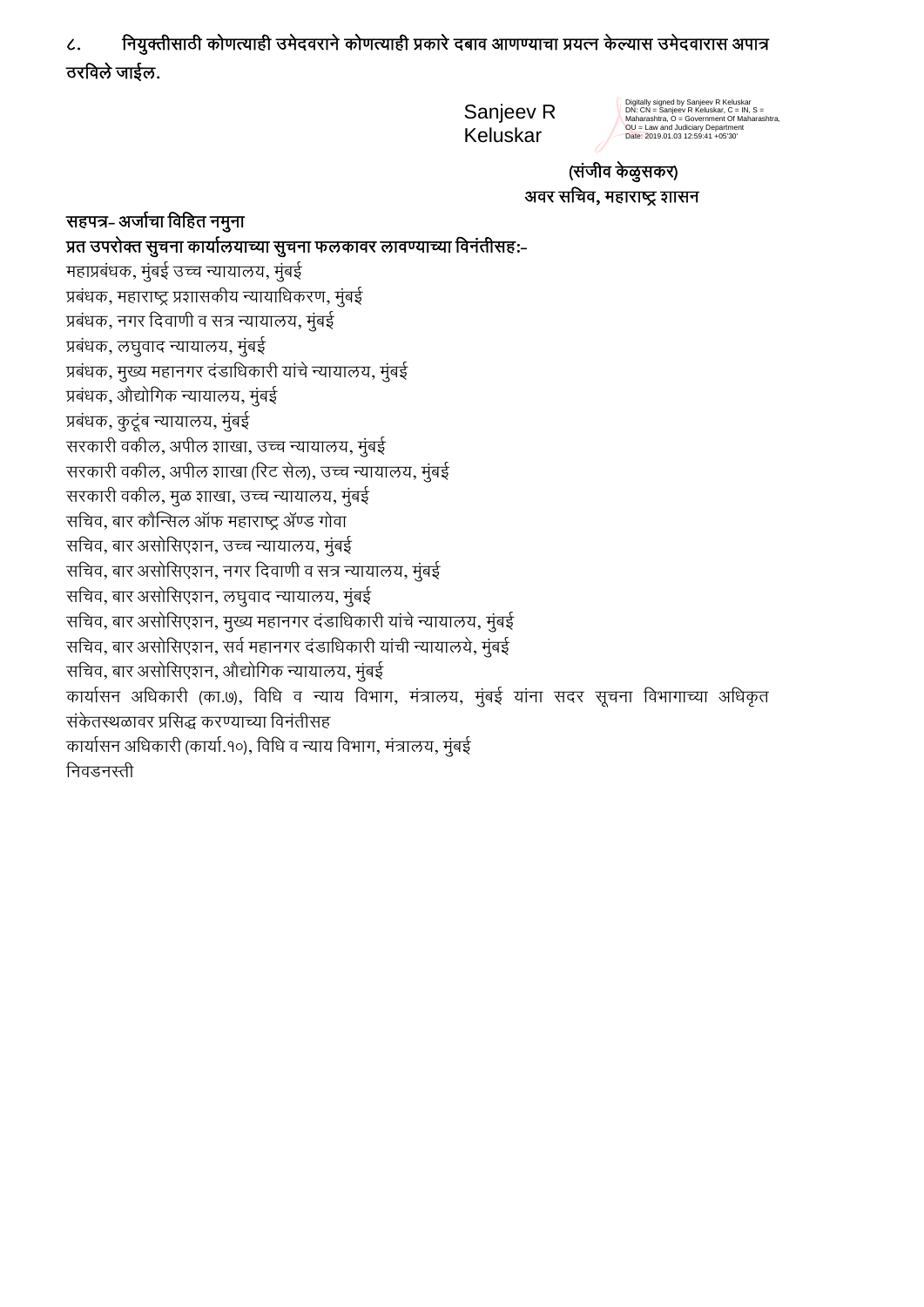No. GPA-4318/C.R.378/D-14 Law and Judiciary Department/D-14 Mantralaya, Mumbai-400 032. Date-02 January, 2019.

### **Notice**

**The Principal Secretary and Remembrancer of Legal Affairs, Law and Judiciary Department, Mantralaya, Mumbai invites applications in prescribed form from eligible candidates for appointment to the post of Government Pleader at Original Side of High Court of Judicature at Bombay.**

2. This appointment will be purely on temporary basis and terminable at any time without assigning any reason and subject to the provisions of order XXVII of the Code of Civil Procedure, 1908, (V of 1908), Section 24 (1) of the Code of Criminal Procedure, 1973 (II of 1974) and Rule 11, 12, 13 & 30 of the Maharashtra Law Officers (Appointment, Conditions of Service and Remuneration) Rules, 1984.

3. The required qualifications and eligibility criteria for the said posts as mentioned below :

- 1) Applicant must be a Citizen of India.
- 2) Applicant must hold a degree in Law from any recognized university and be enrolled as an Advocate with the Bar Council of Maharashtra and Goa.
- 3) Applicant must not be more than 58 years of age on the date of advertisement.
- 4) The Upper age limit of 58 years shall be relaxed upto 2 years in case of the persons who are appointed, on or before the date of advertisement and working as the Government Pleaders in the High Court.
- 5) Applicant must have atleast 10 years of practice as an Advocate ordinarily in the High Court, on the date of advertisement, certified by the Registrar of High Court or as the case may be, Prothonotary  $\&$  Senior Master, that he ordinarily practises in the High Court.

4. The applicants who desire to apply for the above post may submit separate applications in the prescribed proforma for each post. The proforma is available on the official website of the Government (**[www.maharashtra.gov.in](http://www.maharashtra.gov.in/)**). The application should be addressed to The Principal Secretary and Remembrancer of Legal Affairs, Law and Judiciary Department, 5<sup>th</sup> floor, Main Building, Mantralaya, Mumbai-4000032. The application duly filled in must be submitted to the Registry, Law and Judiciary Department, Room No. 345-A, Annex Building 3rd floor, Mantralaya, Mumbai-400032.

5. **The last Date for submission of application is 20 January, 2019.** The applications received after the last date as well as incomplete and illegible applications will not be considered.

6. The applications must be accompanied by attested photocopy of documents/testmonials, with regard to eligibility criteria as mentioned in Para 3.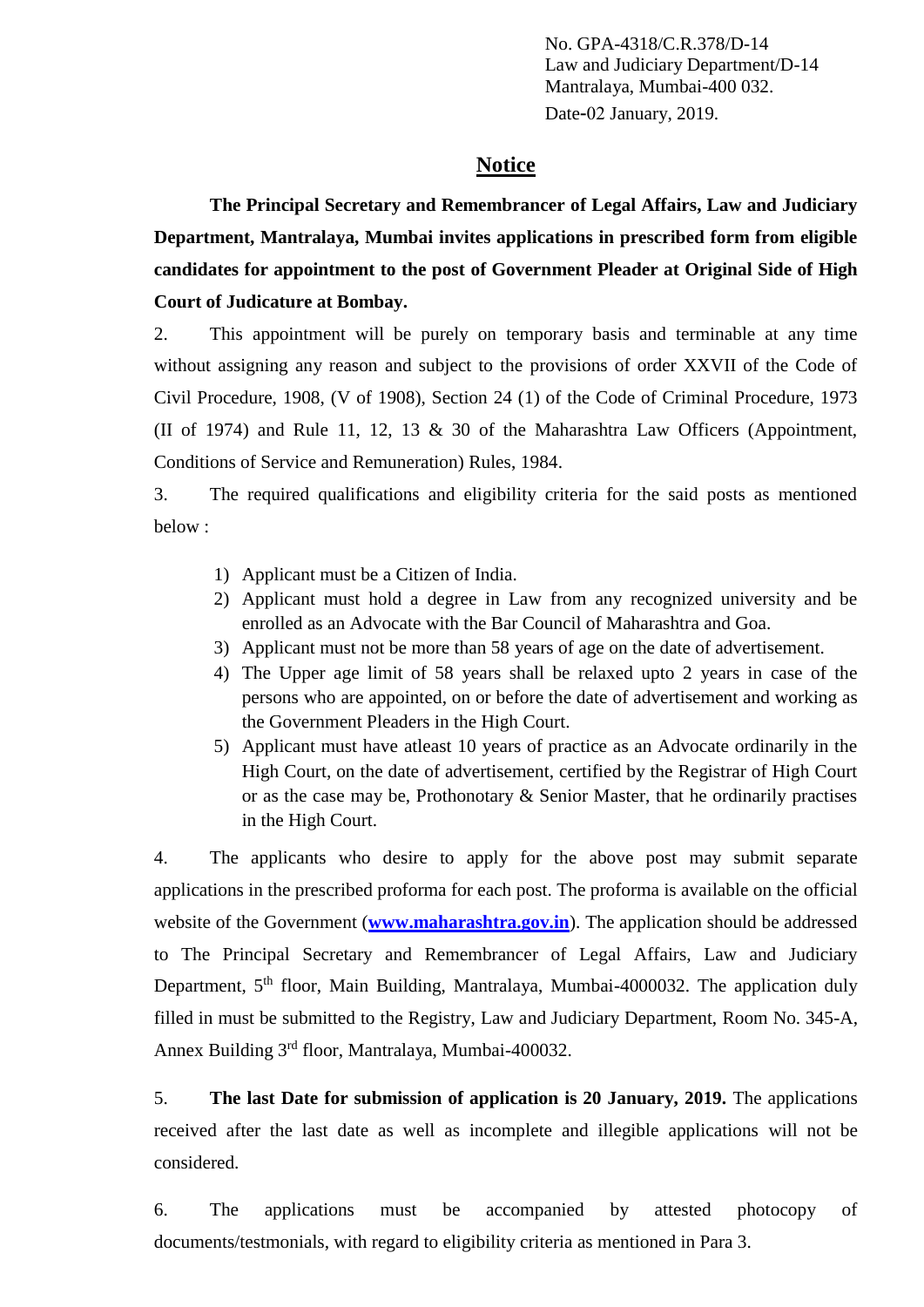**7. The Government of Maharashtra reserves the right to shortlist the number of eligible candidates for interview after scrutiny of the applications.**

## **8. Canvassing in any form whatsoever by any candidate shall entail disqualification.**

Sanjeev R Keluskar

Digitally signed by Sanjeev R Keluskar DN: CN = Sanjeev R Keluskar, C = IN, S = Maharashtra, O = Government Of Maharashtra, OU = Law and Judiciary Department Date: 2019.01.03 13:00:14 +05'30'

**(Sanjeev Keluskar) Under Secretary, Government of Maharashtra**

#### **Encl :- Prescribed Pro-forma of Application**

**Copy forwarded with compliments and request to display the same on the Notice Board to :-**

The Registrar General, High Court, Mumbai The Registrar, Maharashtra Administrative Tribunal, Mumbai The Registrar, City Civil and Session Court, Mumbai The Registrar, Small Couse Court, Mumbai The Registrar, Chief Metropolitan Magistrate Court, Mumbai The Registrar, Industrial Court, Mumbai The Registrar, Family Court, Mumbai The Registrar, Family Court, Mumbai Government Pleader, (A.S.), High Court, Mumbai Government Pleader, (A.S.) (Writ Cell), High Court, Mumbai Government Pleader, (O.S.), High Court, Mumbai The Secretary, Bar Council of Maharashtra and Goa The Secretary, Bar Association, High Court, Mumbai The Secretary, Bar Association, Maharashtra Administrative Tribunal, Mumbai The Secretary, Bar Association, City Civil and Session Court, Mumbai The Secretary, Bar Association, Small Couse Court, Mumbai The Secretary, Bar Association, Chief Metropolitan Magistrate Courts, Mumbai The Secretary, Bar Association, Industrial Court, Mumbai The Law & Judiciary Department, Desk-7 with a request to put the notice on the official website of the Department The Law & Judiciary Department, Desk-10 Select File.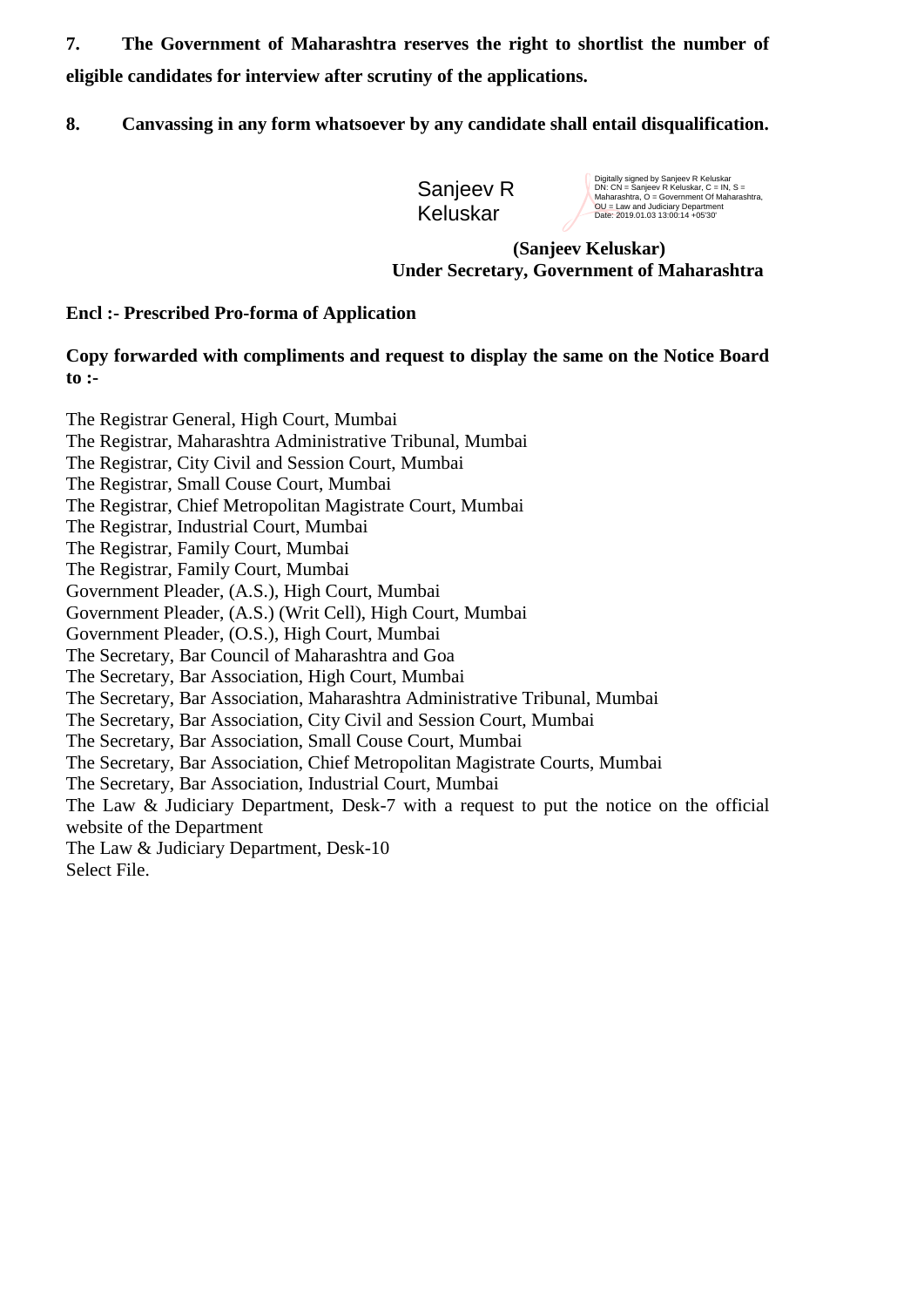#### **APPLICATION**

### **(For the post of Government Pleader, (Original Side) High Court of Judicature at Bombay**

Affix recent photograph with signature thereon

- 1. Post applied for :-
- 2. Full name of the applicant,  $\cdot$ Surname first (In Block Capital Letters) Father's/ Husband's Name :-
- 3. Residential address :-

| Permanent address                       | Temporary address     |
|-----------------------------------------|-----------------------|
| Room/Flat/Bldg. No. -                   | Room/Flat/Bldg. No. - |
| Road -                                  | Road -                |
| Taluka -                                | Taluka -              |
| District / City -                       | District / City -     |
| State -                                 | State -               |
| $PIN -$                                 | $PIN -$               |
| E.mail I.D.<br>Mobile No. / Tel. No. :- |                       |

- 4. (a) Date of birth :- (b) Age on the date of advertisement :- 5. Place of birth :- 6. PAN number :- 7. Whether candidate is domiciled in the State of Maharashtra :- 8. Whether enrolled as member of the :- Bar Council of Maharashtra and Goa (Specify the registration no. & date)
- 9. Educational qualification and experience :-

(a) Details of the examinations passed : Graduate, Law-graduate, Post-graduate, if any

| Name of the | Name of University/Board/ | Class | Year of |
|-------------|---------------------------|-------|---------|
| examination | Institution               |       | Passing |
|             |                           |       |         |
|             |                           |       |         |
|             |                           |       |         |
|             |                           |       |         |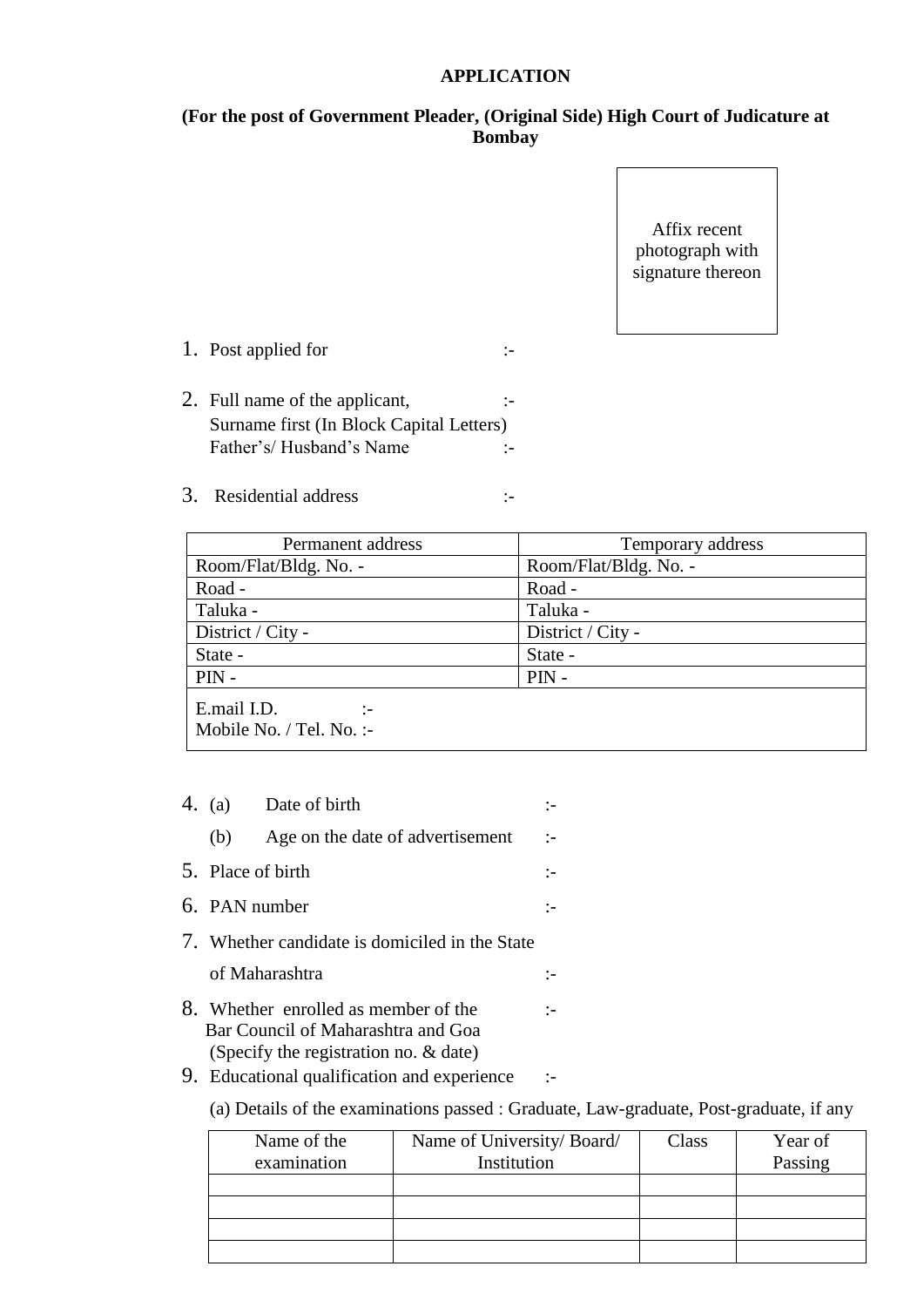(b) Total number of years of practice :-

| Name of the Courts where<br>practiced | Total No. of civil<br>matters conducted | Total No. of criminal<br>matters conducted |
|---------------------------------------|-----------------------------------------|--------------------------------------------|
|                                       |                                         |                                            |
|                                       |                                         |                                            |

(Copy of certificate as mentioned at Sr. No. 5 in para 3 of advertisement be enclosed for the post of Govt. Pleader)

- (c) State the amount of your professional earnings during three years immediately preceding the date of application. Attach copies of Income Tax Returns, if any, in proof of the above.
- 10.Previous employment, if any :-

| Post held | Date of Joining | Date of leaving | Reasons |
|-----------|-----------------|-----------------|---------|
|           |                 |                 |         |
|           |                 |                 |         |

11. Languages known :-

- 12. Have you ever been arrested /detained/ prosecuted/:- Yes / No convicted / faced any criminal prosecution by /in a Court of Law for any offence? If yes, give details thereof :-
- 13. Whether you are facing / have ever faced any :- Yes / No disciplinary action from the Bar Council of India or Bar Council of Maharashtra and Goa or any Bar Association or any other professional body. **DECLARATION**
- 1. I have not been compulsorily retired, removed or dismissed from judicial service or from service in Government or Statutory or Local Authority or failed to complete probation period in judicial service on any post or in Government or Local Authority.
- 2. I have not been convicted of an offence involving moral turpitude.
- 3. I have never been permanently debarred or disqualified by any Public Service Commission or Government Department/Body or District Court or High Court from appearing for any examination or selection conducted for the purpose of recruitment.
- 4. I do hereby affirm that all the details in the application are true and correct as per my knowledge and if any statement/particular therein is found untrue my appointment as a Law Officer, if made, shall stand automatically cancelled and I shall be liable for further necessary action.